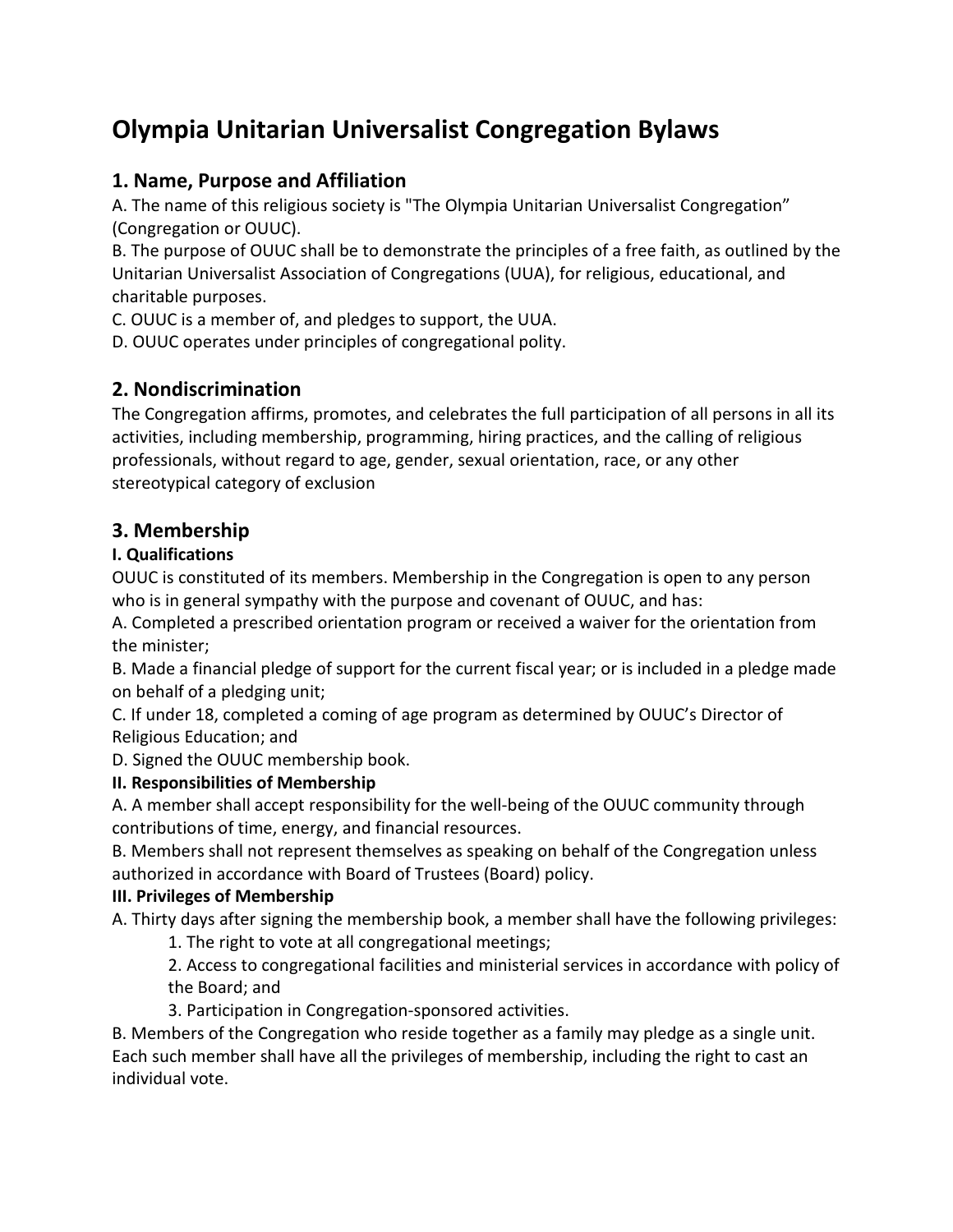#### **IV. Continuation and Termination of Membership**

A. Members shall maintain their membership status by submitting an annual pledge or requesting for waiver from an annual pledge.

B. Members who have not renewed their annual pledge may be removed from the list of current OUUC members.

C. Members may voluntarily terminate their OUUC membership.

D. Membership in OUUC may be canceled by majority vote of the Board for good cause. The person whose membership is at issue shall have: the right to know the reasons for cancellation; an opportunity to speak to the Board before the vote on cancellation; and the right to appeal cancellation to the next congregational meeting by requesting inclusion on the meeting notice.

#### **V. Friends of the Congregation**

Friends of the Congregation are non-members who contribute to the life of the Congregation. Friends of the Congregation are welcome to participate in the life of OUUC. The Board may determine that a person is not welcome to participate as a friend.

### **4. Congregational Meetings**

#### **I. Annual Meeting**

The annual congregational meeting shall be held no later than June 1 of each year, at a time and place to be determined by the Board for the purpose of electing officers and conducting other business.

#### **II. Special Meetings**

A. Special congregational meetings may be called by the Board for the purpose of conducting business that requires a vote of the OUUC membership.

B. The Board shall call a special meeting to be held within 45 days of the receipt of a petition that states the items to be considered and which is signed by at least 10 percent of the Congregation's members.

#### **III. Meeting Notice**

Notice of annual and special congregational meeting shall be posted conspicuously in the church building, and sent by United States mail or by electronic mail to members at their address of record at least 14 days prior to the meeting. Notice shall state the date, time, and location of the meeting, items to be considered, and nominees for elected office.

#### **IV. Conduct of Business**

A. The President of the Board shall preside at Congregational meetings or designate another member of the Board to preside.

B. Robert's Rules of Order, Newly Revised 11th Edition shall be the parliamentary authority. The Presiding Officer may also look to Robert's Rules of Order Newly Revised in Brief 2nd edition to govern all procedural issues during meetings.

C. The Congregation may adopt additional standing rules of procedure that apply to all Congregational meetings, or special rules of procedure that apply to a single Congregational meeting, that take precedence over Robert's Rules.

D. The presence of 20 percent of the number of members last reported to the UUA who are eligible to vote shall constitute a quorum at any properly called congregational meeting.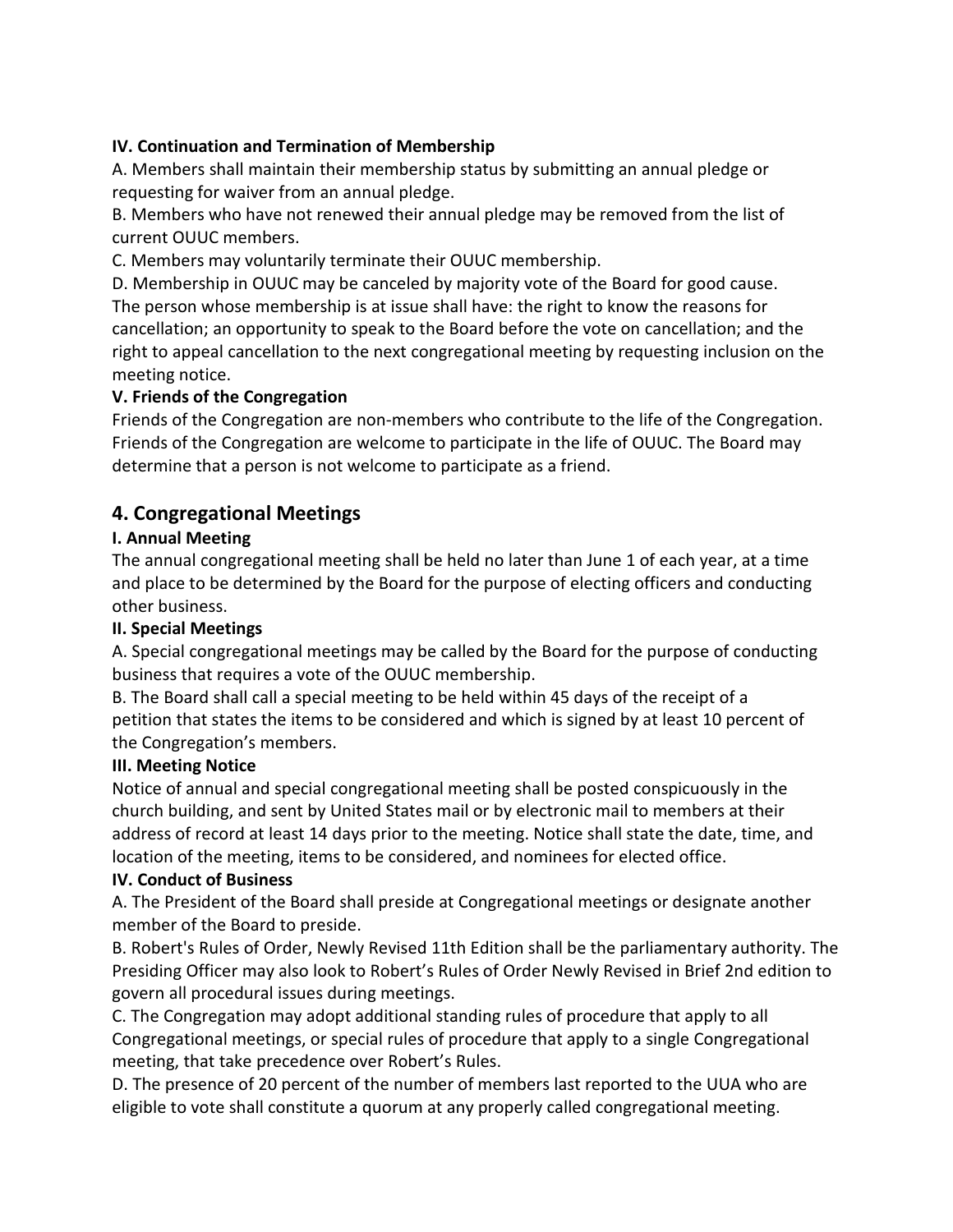E. In the absence of a quorum, the presiding officer may continue the meeting to a future date, time, and location which shall immediately be prominently posted in the church building and otherwise publicized to the Congregation.

F. Voting by proxy is prohibited.

G. Absentee ballots shall be permitted for elections, removing a Board member, and resolutions that are submitted by the Board for Congregational vote. Absentee ballots shall be filed pursuant to a written procedure established by the Board. All absentee ballots on a particular question shall be automatically invalidated when a proposed resolution is amended. Notice of potential invalidation shall appear on the absentee ballot.

H. Absentee ballots shall not be permitted for the purpose of calling or dismissing a minister. I. A simple majority shall consist of more than half the votes cast, including those present and those voting by absentee ballot. A two-thirds majority shall consist of at least two- thirds of the votes cast, including those present and those voting by absentee ballot which are not invalidated by the amendment of a proposed resolution at the Congregational meeting. J. Resolutions require a simple majority for adoption except those concerning the following matters that require approval by a two-thirds majority:

1. Appropriating or borrowing sums exceeding 15 percent of the total annual budget in any single transaction;

2. Buying, selling, mortgaging or disposing of real property with a value over 15 percent of the annual budget;

3. Amending these by-laws; and

4. Social action resolutions in the name of the Congregation when a member of the Board voted no on the resolution.

K. No official vote may be taken on business that is not included in the notice of the meeting.

# **5. Board of Trustees**

### **I. Powers, Duties and Limitations**

A. The Board functions on behalf of, and is at all times subject to the will of the membership. The Board shall act in the best interest of the Congregation.

B. The business, property, and affairs of the Congregation shall be the responsibility of the Board. The Board is vested with the moral, ethical, and fiduciary duty to execute the purposes of the Congregation, except the Congregation shall approve the following items of business:

1. Adopting the annual budget;

2. Borrowing more than seven percent of the annual budget in a fiscal year except for construction loans for a project approved by the Congregation;

3. Buying, selling, mortgaging or conveying real property of the Congregation that is worth more than 15 percent of the annual budget;

4. Adopting a social action resolution in the name of the Congregation when a member of the Board voted no on the resolution;

5. Amending the bylaws; and

6. Calling a minister, except the Board may appoint an interim minister for up to two years.

C. The Board shall be composed of nine voting members plus the minister as a nonvoting member.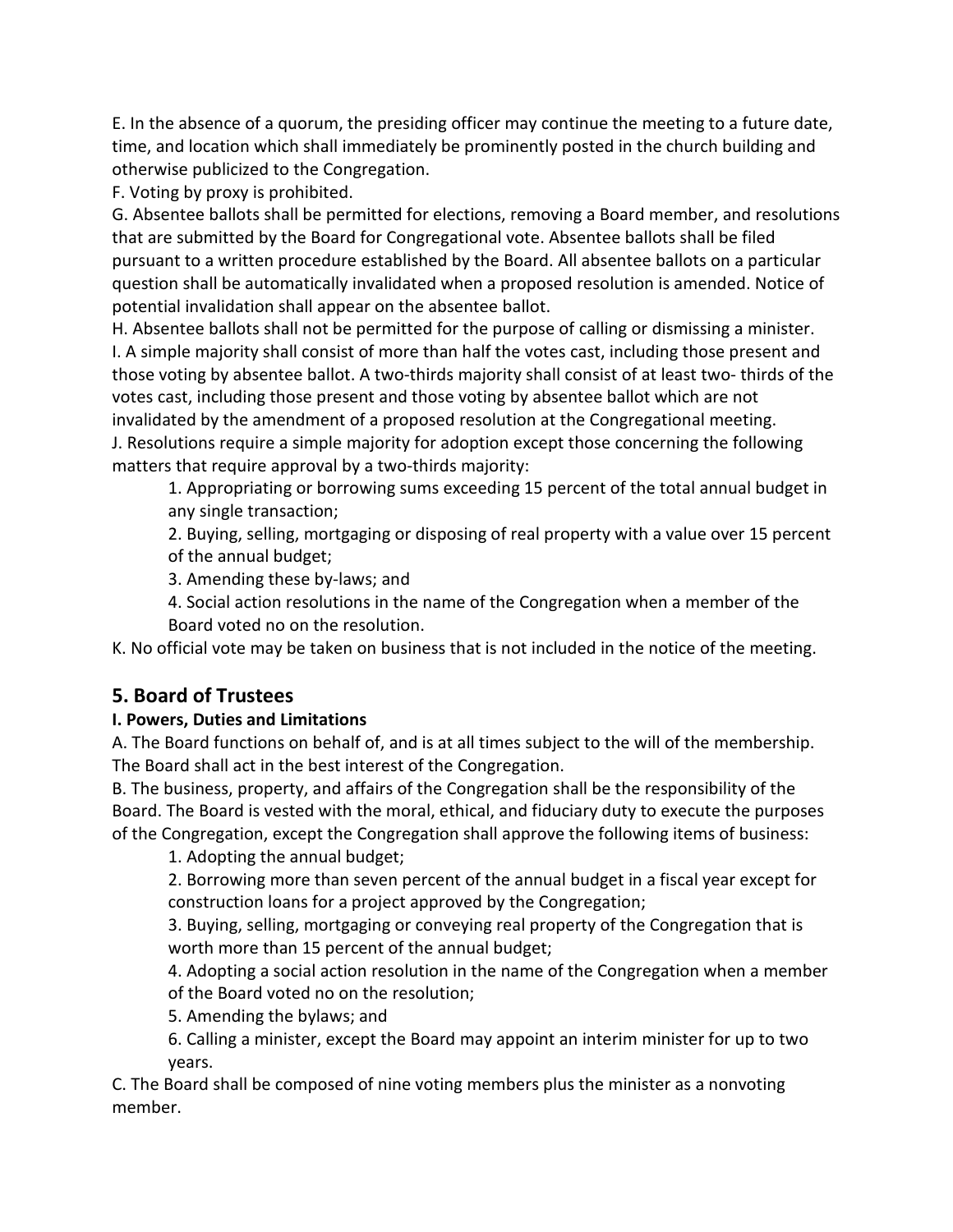D. The Board shall determine the duties of Board officers consistent with these bylaws.

E. The Board shall provide an annual report to the Congregation before the annual spring meeting on progress in pursuit of Ends. The Minister shall provide for a report on the Congregation's finances.

F. The Board may amend the annual budget, provided that the sum of amendments does not increase total expenditures by more than seven percent in a year.

G. The Board shall write, maintain, and implement the Congregation's Governance Policies consistent with the laws of the State of Washington, the OUUC Articles of Incorporation, and these bylaws.

#### **II. Delegation of Duties**

A. The Board may delegate management of the Congregation's property, funds, business affairs and administration to the Minister.

B. The Board shall see to it that duties of and limitations on the Minister are established and defined in the congregation's governance policies.

#### **III. Eligibility and Terms**

A. To be eligible to serve on the Board, an individual must be at least eighteen years old and have been a member of the Congregation for at least twelve months.

B. Voting Board members shall serve for a period of three years and be elected, three at a time, by the membership at each annual meeting.

C. Terms of Board members and officers begin at the first meeting after election or appointment and end when the member is replaced.

D. After having served two full terms or six consecutive years, a person is not eligible for Board membership for one full year following their service.

E. The Board may fill a vacant Board member position for the remainder of an unexpired term. If the Board leaves a position vacant, the vacancy shall be filled by election at the next annual meeting with a person who will serve the remainder of the unexpired term.

F. In the event the board grants a leave of absence to a board member, the board may appoint a temporary board member for the duration of the leave of absence.

G. A person who serves the remainder of an expired term, either by appointment or election, will be eligible to serve one subsequent three year term. After serving these two terms, this person is not eligible for Board membership for one full year following their service.

H. At the first meeting following the election of members, the new Board shall elect officers as its first order of business from among its membership. A President, a Vice-President, a Secretary, and a Treasurer shall serve and perform their duties until replaced by a vote of the Board.

#### **IV. Resignation or Removal**

A. Failure of a Board member to attend three consecutive meetings of the Board shall constitute resignation, unless the Board by resolution grants a leave of absence.

B. A Board member may be removed by a written ballot vote of the Congregation at a special or annual meeting where notice of proposed removal has been provided in the meeting notice.

C. A Board officer serves at the pleasure of the Board and may be removed as an officer when two thirds or more Board members vote for removal.

#### **V. Meeting Notice and Procedure**

A. The Board shall meet at least 10 times per year.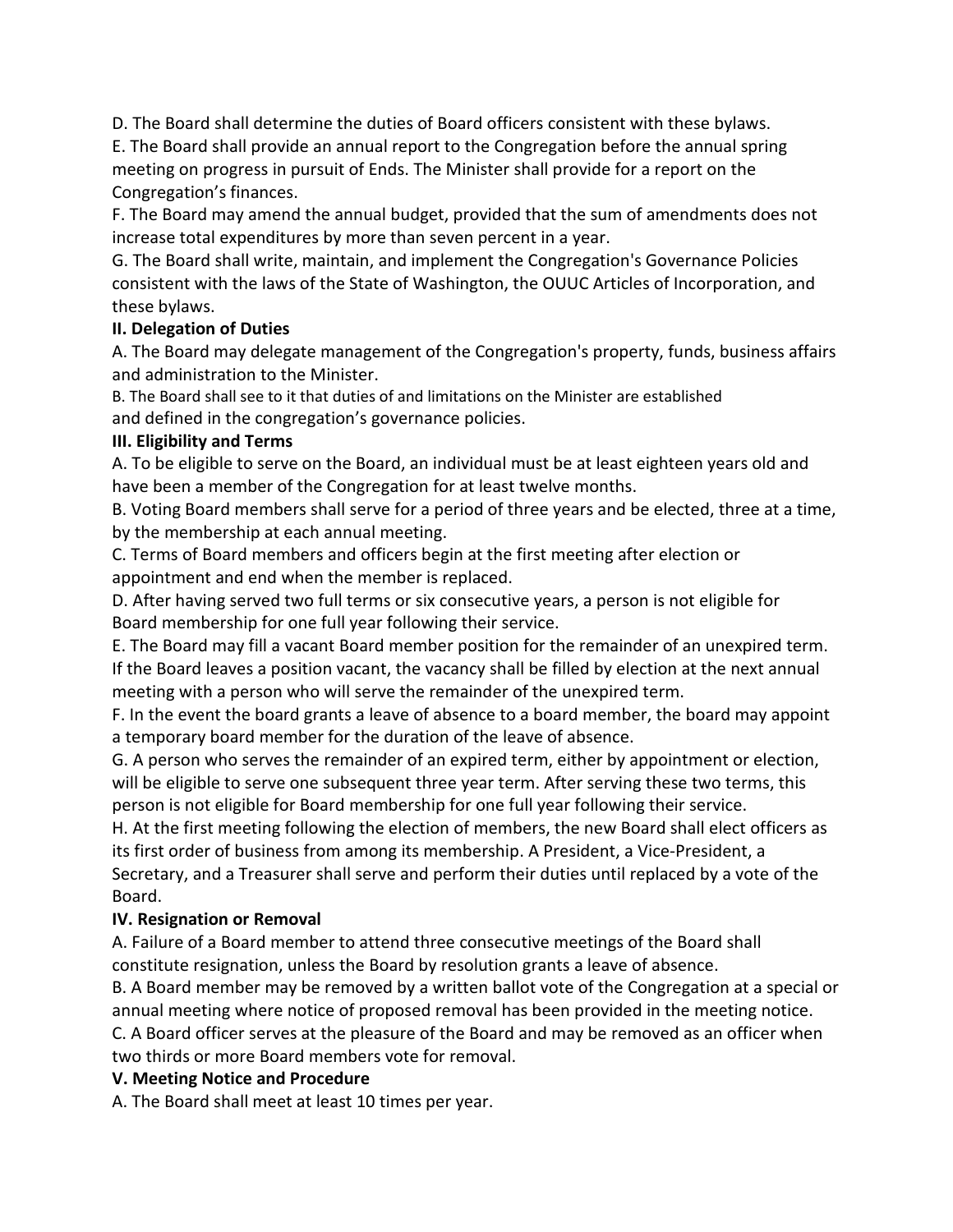B. Advance notice of Board meetings (time/date/location) shall be readily available to the membership.

C. Under urgent circumstances three or more members of the Board may call a special Board meeting without prior notice to the Congregation.

D. Meetings shall be open to the Congregation, except the Board may meet in executive session to discuss personnel matters, to protect the privacy rights of an individual, or to protect the financial or legal interests of the Congregation. The general purpose of the executive session shall be announced in advance to all present at the meeting immediately prior to convening the executive session, and only those issues announced shall be discussed in executive session.

E. Emergency issues may be handled between meetings by the Board officers. Actions must be reconsidered at the next Board meeting.

F. A quorum for conducting business shall consist of more than half the total number of serving Board members.

G. Resolutions shall be adopted by a majority vote of those present and voting.

H. Roberts Rules of Order Newly Revised, 11th Edition will govern procedure at Board meetings and shall be the parliamentary authority. The Board may look to Robert's Rules of Order Newly Revised in Brief 2d edition to govern all procedural issues during meetings.

#### **VI. Liability**

An elected or appointed officer or Board member shall not be personally liable to the Congregation or to anyone else for monetary damages except for their personal liability resulting from acts or omissions not in good faith, intentional misconduct, or gross negligence.

# **6. Committees**

A. The Board may authorize certain standing and temporary committees to perform designated functions to further the work of the Board.

B. The Board shall establish written governance policies for standing committees and written guidelines for temporary committees.

# **7. Leadership Development Committee**

A. The Leadership Development Committee (LDC) has three primary roles.

1. Preparing the list of candidates for election of Board members and LDC members.

2. Working with the Board, ministers, and others to identify people with leadership potential and to encourage and support their involvement in congregational affairs and development of their leadership skills.

3. Development of an annual leadership training plan.

B. The LDC is ultimately responsible to the Congregation and operates independently of the Board and all other committees.

C. The LDC's function is to develop diverse, inclusive, and representative leadership. All nominations submitted to the LDC before its last meeting before the deadline for the notice of the congregational meeting will be evaluated by the LDC to determine if they are qualified. All qualified nominees who accept their nomination will be included in the list of candidates. D. Any Congregation member may recommend nominations to the LDC. Any qualified person may be nominated, with their consent, as long as said nomination is made known to the LDC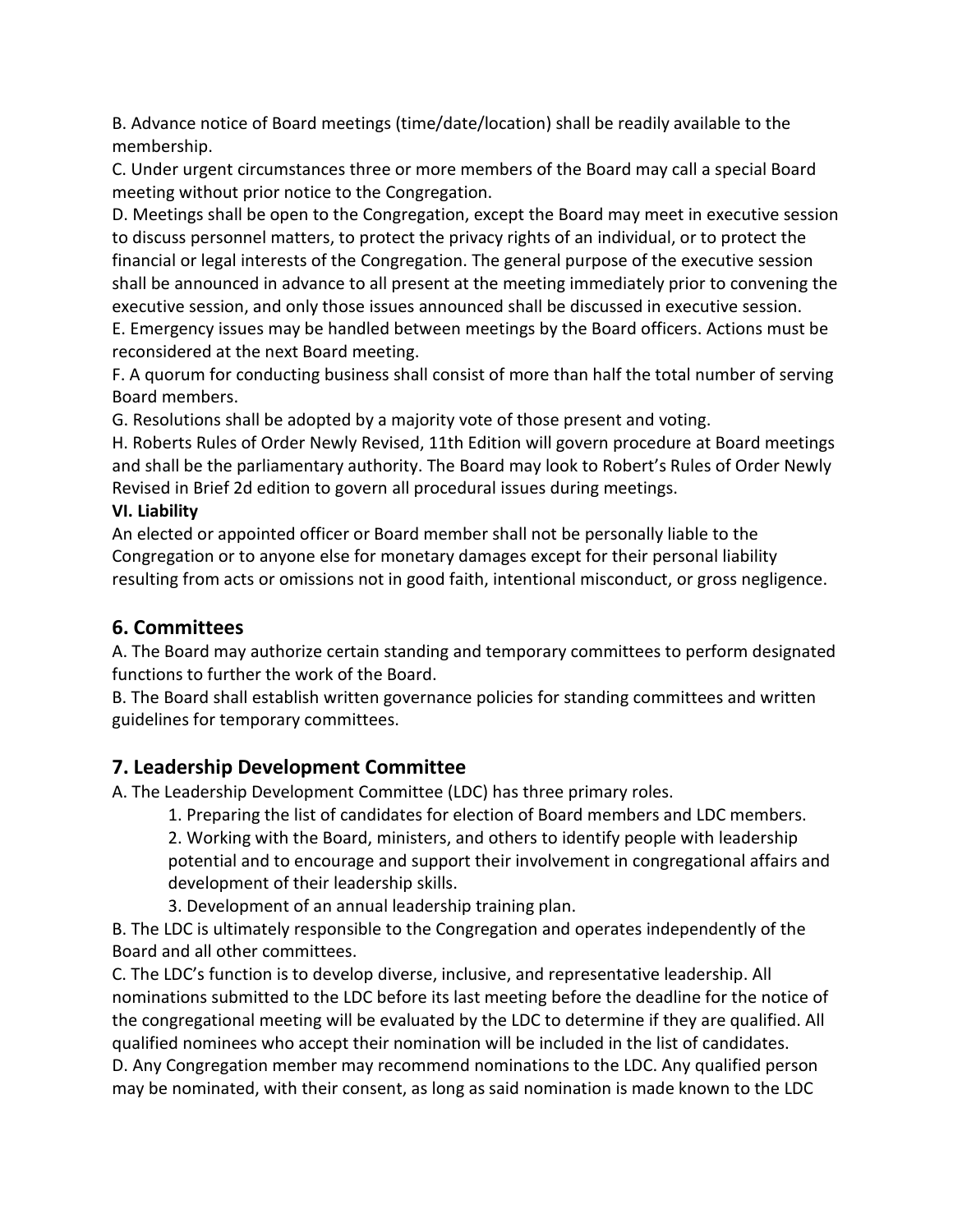before its last meeting before the deadline for the notice of the congregational meeting. The LDC shall evaluate all the candidates for eligibility and offer a full slate to the Congregation. E. Nominations for office from the LDC shall be delivered to the Secretary of the Board and made known to the Congregation in the meeting notice at least two weeks in advance of the election.

F. The LDC shall nominate at least one candidate for each open position on the Board and on the LDC.

G. The LDC shall have five members who serve for two years. Three members shall be elected at the annual meeting in one year and two members shall be elected the following year.

H. The LDC shall select a chairperson from among its membership. Any Congregation member, except current ministers, staff and Board members may serve on the LDC.

I. A member of the LDC may resign by giving written notice to the President or Secretary. A member may be removed from office in the same manner as a Board member. The LDC shall appoint a Congregation member to fill a vacant seat for the balance of the term.

# **8. Ministers**

### **I. Definitions and Responsibilities**

A. The Minister has overall responsibility for the spiritual welfare and pastoral care of the Congregation and for the conduct of worship services.

B. The Minister shall:

- 1. Serve as head of staff and be accountable for the hiring, supervision and dismissal of staff.
- 2. Be accountable for the coordination and oversight of ministry teams and volunteers; and
- 3. Be accountable for the business affairs and day to day operations and fiscal matters of the church.

C. The Minister shall be accountable to the Board of Trustees for the reasonable interpretation of and compliance with board established governance policies.

D. The Minister's performance shall be assessed through an ongoing monitoring process established in governance policies by the Board of Trustees based on accomplishment of congregational Ends and compliance with governance policies.

E. Associate Ministers report to the Minister and share responsibility for ministering to the Congregation. Duties shall be designated by the Minister. Associate Ministers are accountable to and evaluated by the Minister.

F. An affiliated Minister's primary ministry is outside the Congregation. An Affiliated Minister's relationship with the Congregation and with the Minister shall be described in a written covenant between the ministers. Affiliated Ministers shall be accountable to the Minister.

# **II. Calling a Senior or Associate Minister**

A. When a position of Minister or Associate Minister is vacant, the Board shall appoint a search committee from a list of members recommended by the Leadership Development Committee. The search committee shall recommend candidates to the Board and, upon approval by the Board, to the voting members.

B. A minister can be called only at a special congregational meeting called for this purpose. A quorum for the meeting shall be 50 percent of the voting membership of the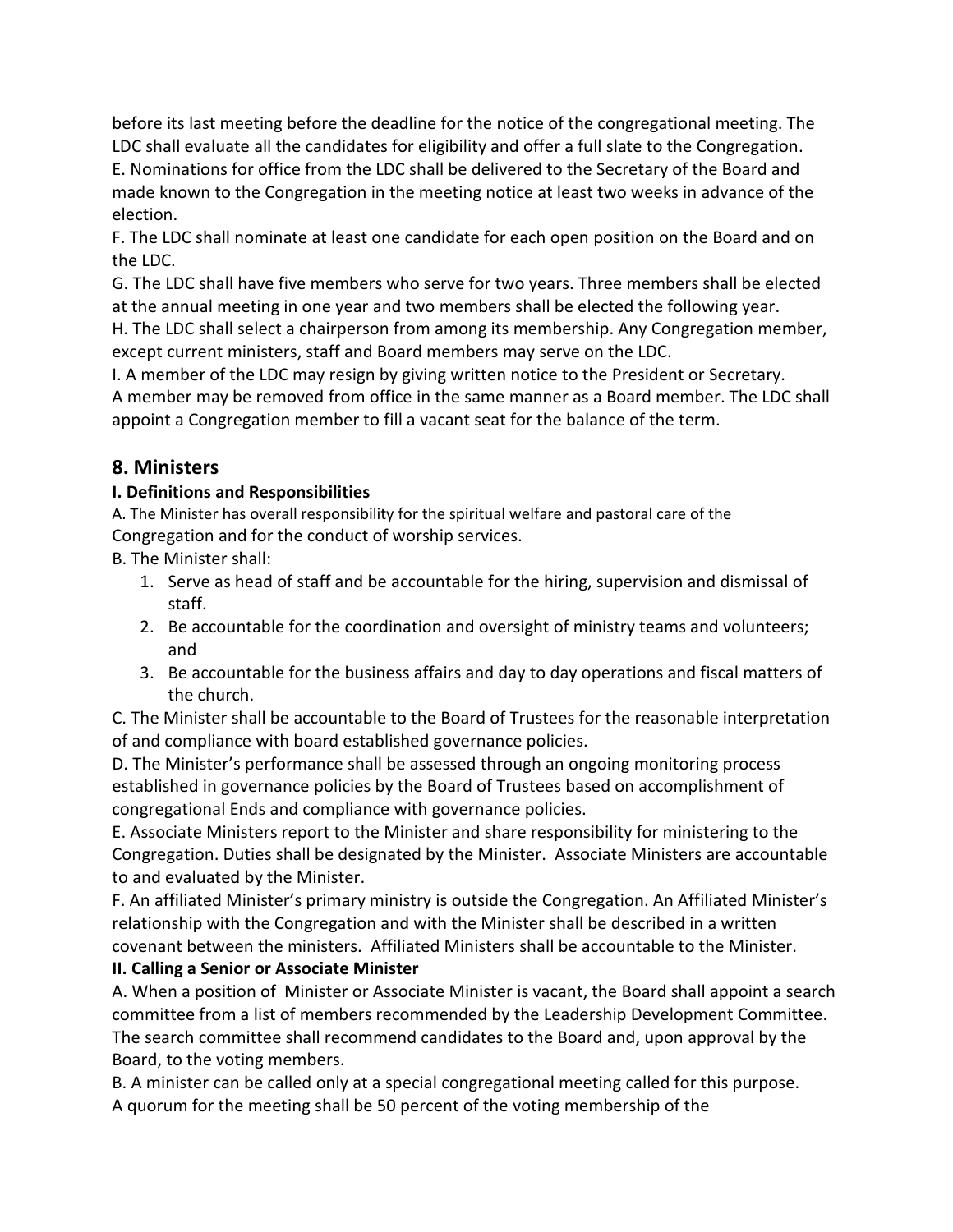Congregation. Calling a minister shall require an 80 percent affirmative vote. C. Terms and Conditions of Service

1. A called minister shall serve for an indefinite period.

2. Interim ministers and any others who are hired by the Board shall serve for the fixed period of their contracts.

3. The Board shall establish the employment agreements with Senior and Associate Ministers, including annual salary, benefits, and housing allowance. These agreements shall be reviewed annually.

4. The Board shall not abridge a minister's right to freedom of speech and association.

#### **III. Dismissal**

A. Only the Congregation, at a special congregational meeting, may dismiss a called minister. B. For a valid vote, 40 percent of the Congregation must cast written ballots. A dismissal shall be by a simple majority of the written ballots cast.

# **9. Annual Budget and Fiscal Year**

A. OUUC's fiscal Year is July 1 through June 30.

B. The Board shall recommend an annual budget to the Congregation. The proposed budget shall be available to the Congregation at least seven days before the meeting at which adoption is to be considered.

C. The Congregation shall adopt an annual budget no later than 30 days after the start of the fiscal year. The Board is empowered to adopt the budget if there is not a quorum present at the congregational meeting where the budget for the next church year is presented for approval. If a quorum is present and the Congregation does not vote to adopt the budget, the Board shall schedule a special congregational meeting to consider a revised budget proposal.

D. The Board may authorize a continuing resolution for 30 days after the start of a fiscal year if unable to adopt an annual budget prior to the start of the fiscal year. A continuing resolution may only authorize spending at levels equal to those of the previous fiscal year. The Board may extend a continuing resolution in 30 day increments by a majority vote.

# **10. Employment with OUUC**

A. Consistent with OUUC's policy of non-discrimination, eligibility for employment by the Olympia Unitarian Universalist Congregation shall not be restricted on the basis of age, gender, sexual orientation, race, or any other stereotypical category of exclusion.

B. Permanent staff shall all have written contracts for definite periods of time.

C. Terms of employment for other individuals employed by OUUC shall be as negotiated by the individual and the hiring authority.

# **11. Dissolution**

In the event of the dissolution of the Olympia Unitarian Universalist Congregation, all outstanding debts shall be paid and the remaining assets, both real and personal, including all property heretofore and hereinafter donated to said church, shall become the property of the